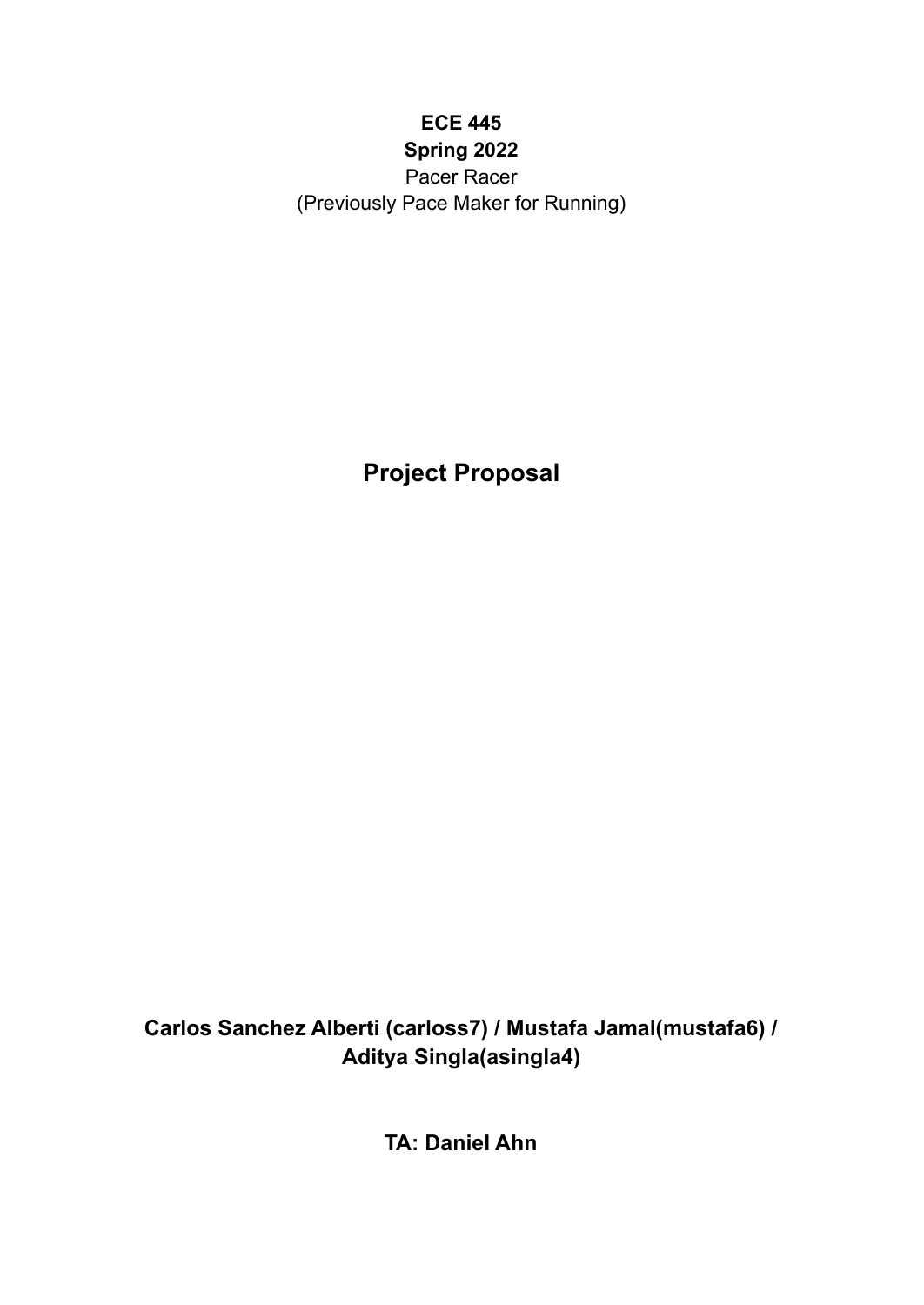# **1. Introduction**

# **1.1 Problem**

If you are a beginner runner you will know how difficult it is to keep a constant pace during a long run. You have some ways to measure your pace like an AppleWatch or a smartphone, they give you information about your pace and your heart rate. The only problem with this is that you don't have any feedback until your training has ended, resulting in no real way to maintain your pace throughout the run. You need instant feedback on your pace to achieve your goals.

## **1.2 Solution**

The solution is designing and building a laser device that you will wear on your chest, capable of tracking your pace and giving you real-time feedback on your performance. To do this, we should design a laser device that changes colour depending on if your pace is too fast, too slow or you are keeping the ideal pace. Furthermore, the pointer will move further if you decrease your pace or closer if you increase it.

# **1.3 Visual Aid**

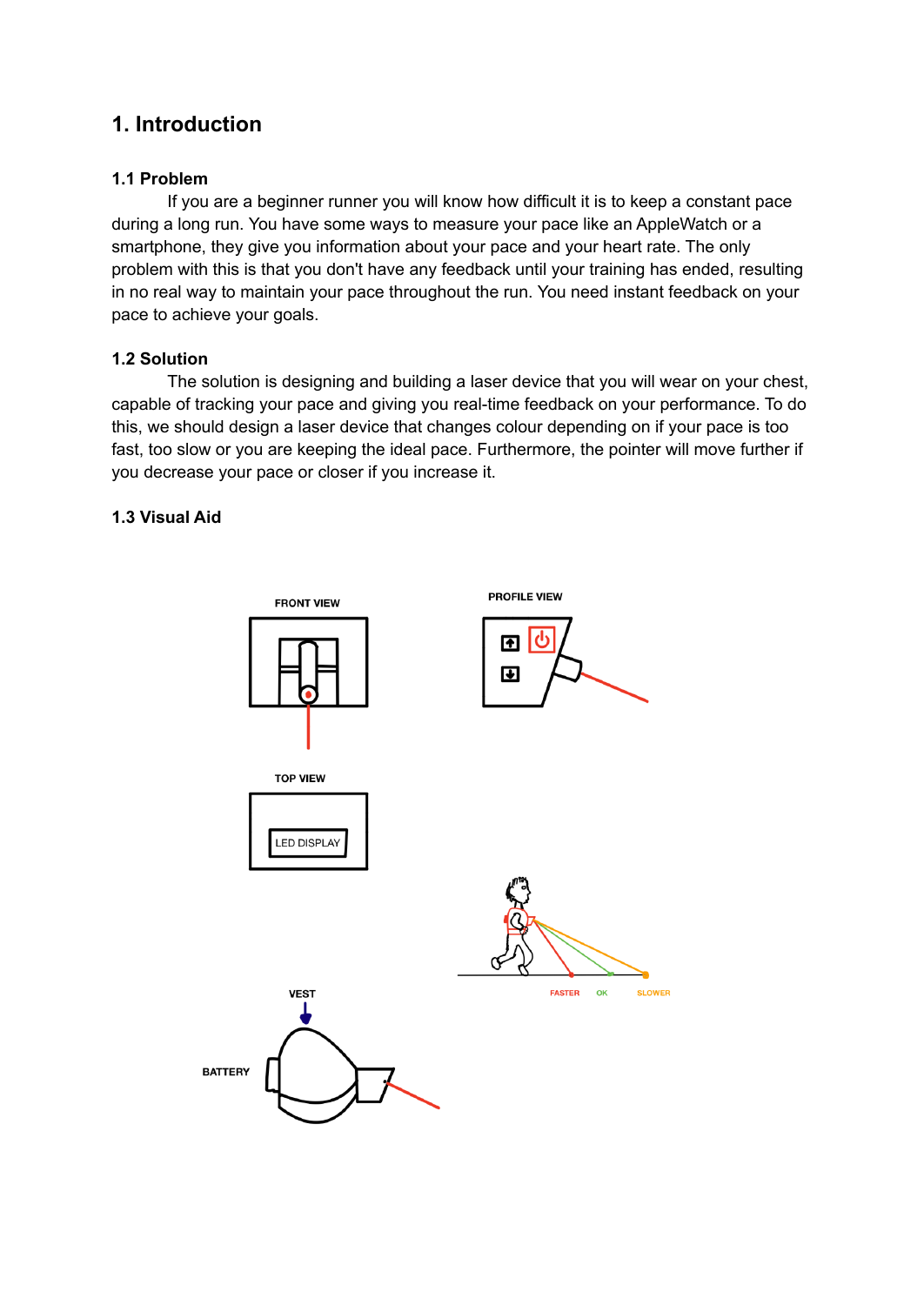## **1.4 High Level Requirements**

- The servo-motor changes the angle of the laser in response to the runner's change in pace. There will be 3 possible positions: slower than target pace, at target pace, faster than target pace.
- The GPS module is able to calculate the runner's pace up to a 70% accuracy. (*See 2.3 Tolerance Analysis*)
- The physical input buttons should change the target pace, and the LED display output should reflect these changes.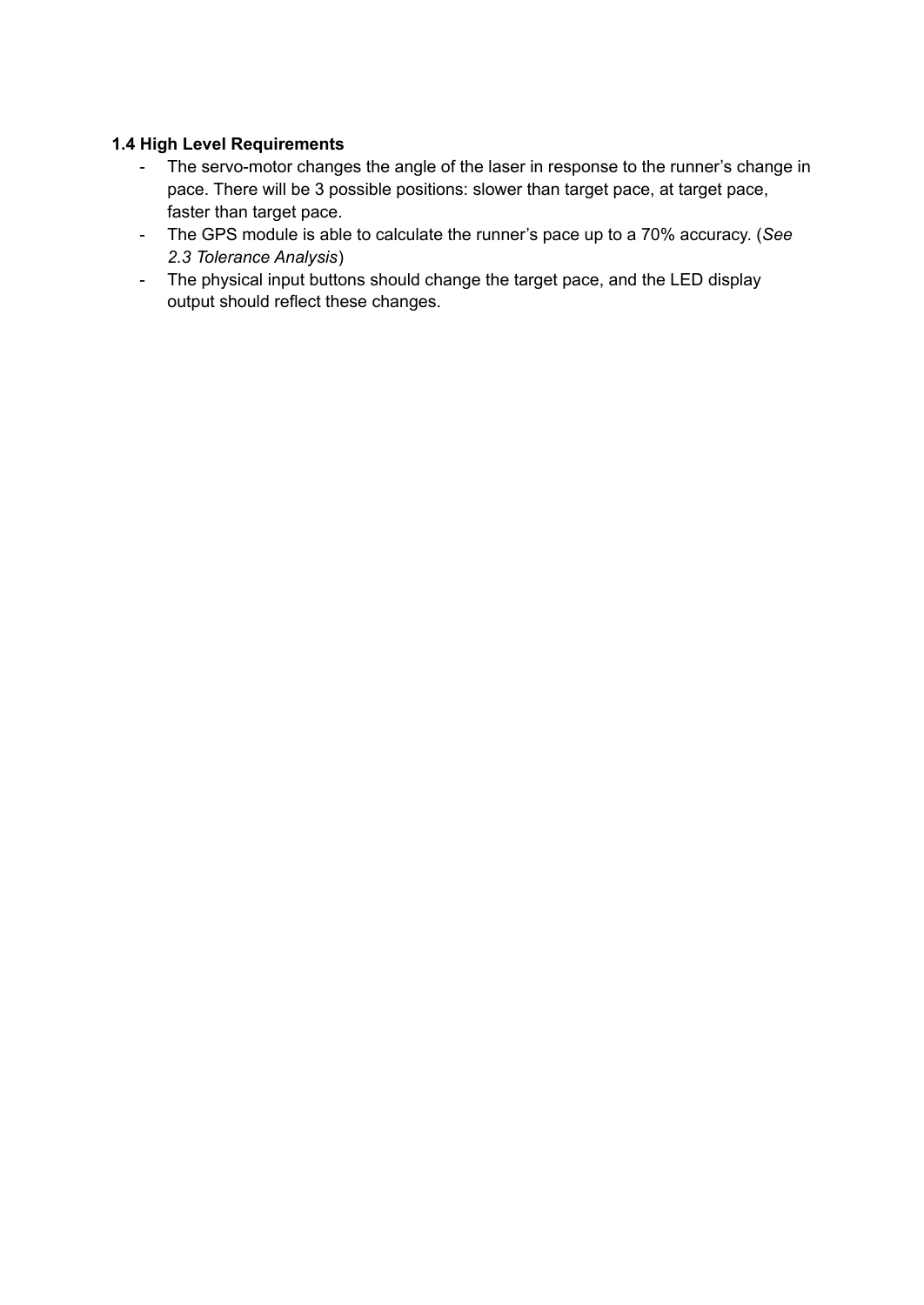# **2. Design**

## **2.1 Block Diagram**



#### **2.2 Subsystem Overview**

#### Power:

#### Overview:

We require a rechargeable battery (5V) which can power the laser, motor, microcontroller, and LED display. We also may require a voltage regulator which can step down this battery's voltage to whatever voltage is required for certain components (e.g. 3.3V)

- It should be rechargeable and should be able to power all components for at least one hour. (e.g. >100 mAh)
- Since our device needs to be worn by the runner, we must also make sure that this subsystem is relatively light ( < 150g)
- This subsystem should not overheat to the point it is uncomfortable to wear.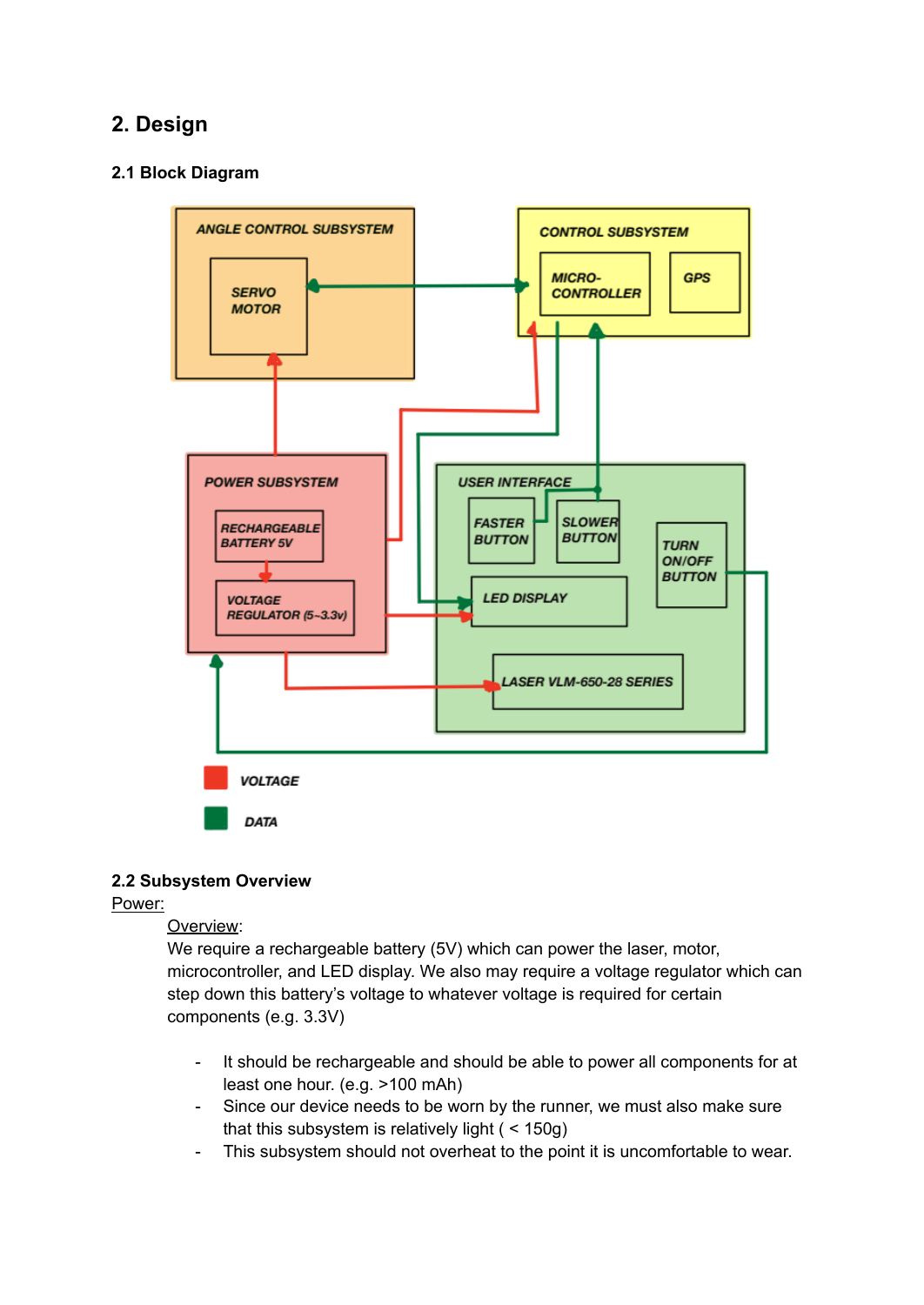### Requirements:

- Finally, the voltage regulator should be able to successfully step down the voltage to 3.3V

## Angle Control:

Overview:

This subsystem includes a servo-motor which will adjust the angle at which the line laser is projected onto the ground. Our initial estimate of this component is HS-311 Standard.

## Requirements:

- We should be able to mount and easily rotate our line laser onto this motor
- It can rotate at least 60 degrees
- We should be able to rotate this motor based on a data input from the microcontroller

## Control:

## Overview:

This subsystem includes a microcontroller, along with a GPS module. This is the main brain of the project.

## Requirements:

- The microcontroller that we use must be compatible with all our other components such as the LED display, the buttons, the motor
- The GPS module should be able to track the user with a high success rate of 90%, and with this data, the calculation of the runner's pace must be accurate up to 70%
- We should be able to write code to calculate the user's pace on the microcontroller

#### User Interface:

# Overview:

This subsystem includes all the user facing components such as:

- The LED 2 digit display which displays the current target pace
- 3 buttons: Increase Pace, Decrease Pace, Turn On/Off
- The line laser which will be used to project in front of the user (VLM-650-28)

#### Requirements:

- The LED display should correctly display the current target pace
- The pace increase/decrease buttons must modify the target pace
- The turn on/off button must work perfectly
- The line laser should at least be visible in ideal laboratory conditions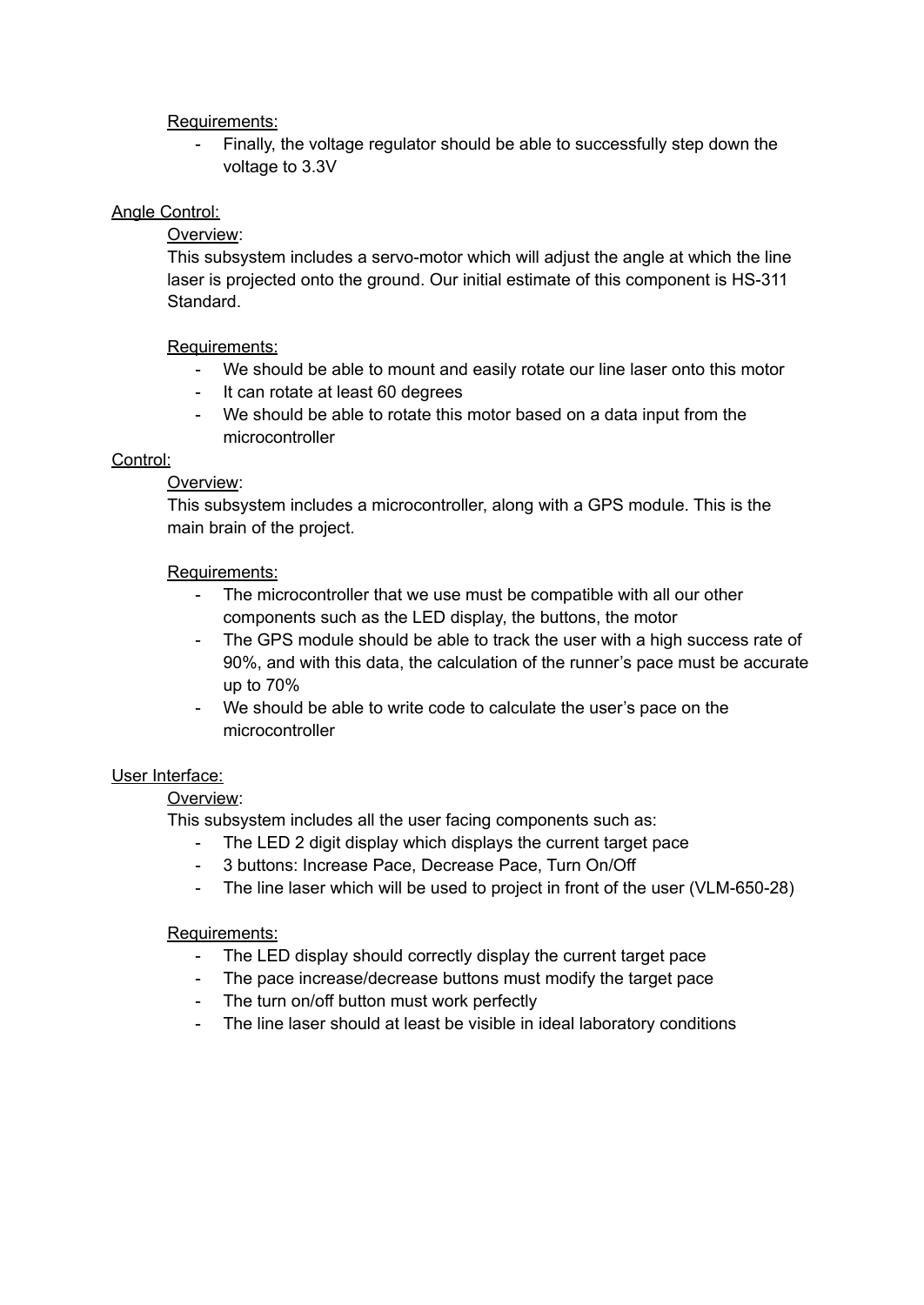#### **2.3 Tolerance Analysis**

For this project, the component which poses the highest risk of failure is the GPS system. This project requires that the GPS module can be used to successfully compute the runner's pace at any given moment. However knowing the current limitations of a GPS module (i.e. within 4.9 m)<sup>1</sup>, we will only be able to calculate the runner's location every  $\sim$ 5m.

Now let us make some assumptions to calculate what must be done to navigate this limitation.

> Average Speed of Runner  $> 2m/s$ GPS Location Updates every  $5m$ Time Between GPS updates  $\leq 5/2 = 2.5s$ So we need to update our laser's position every 3s

By moving to this non-instantaneous approach, we can navigate this issue in a practical manner. It's also more reasonable for the project overall, since we need not worry about overloading the motor in constant changes.

Another consideration regarding the GPS is how long it takes the module to ping off a satellite and be ready for use. Based on this GPS module datasheet<sup>2</sup>, the hot/cold starts can take anywhere from *1s - 32s*, which means our project will require at least **45s** after turning on before it can be used. This is something we need to consider, but a 45s start time is **not impractical**.

<sup>1</sup> https://www.gps.gov/systems/gps/performance/accuracy/#:~:text=within%20a%204.9%C2%A0m%20(16%C2%A0ft.)

<sup>2</sup> Figure 4: <https://linxtechnologies.com/wp/wp-content/uploads/rxm-gps-rm.pdf>